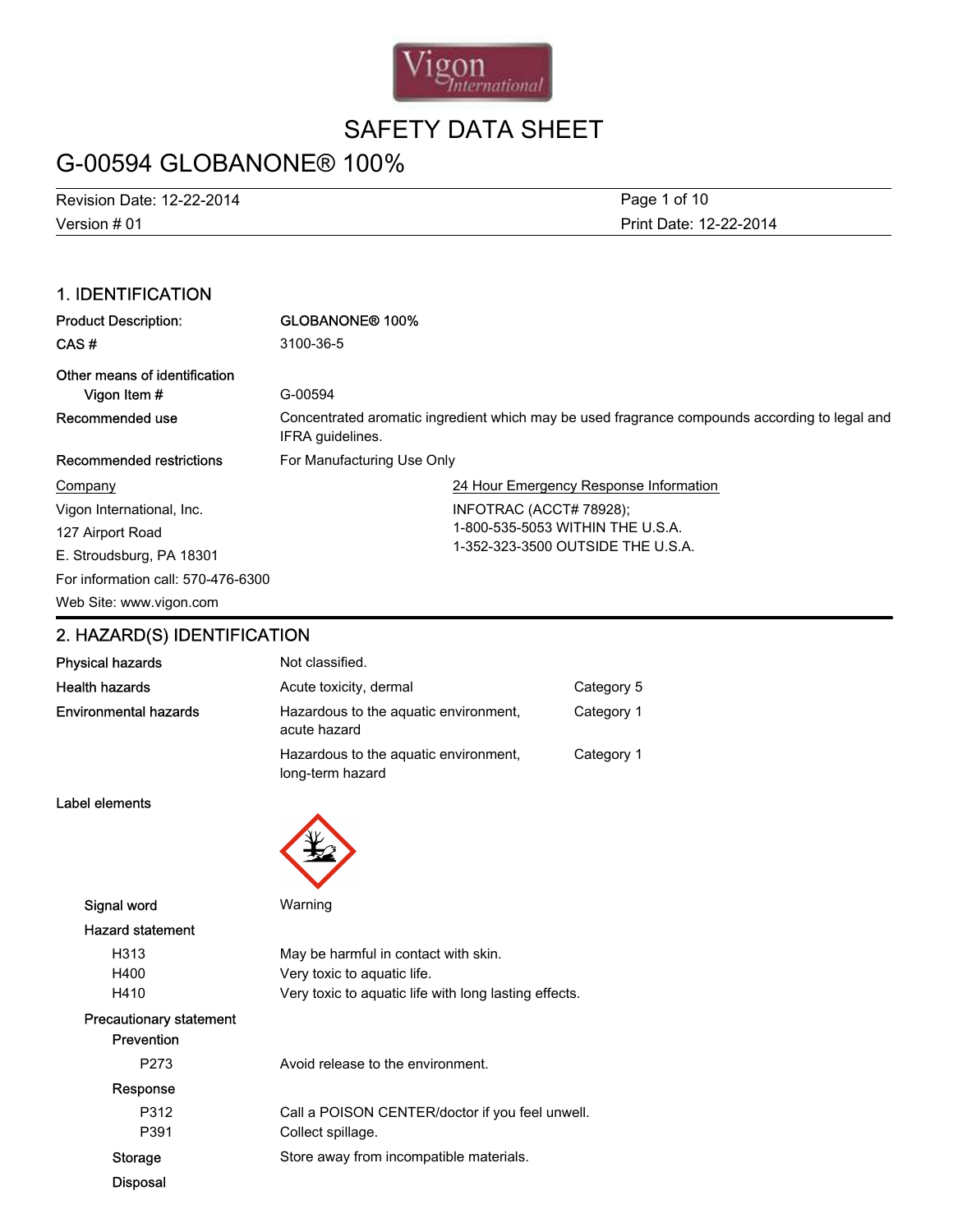

# G-00594 GLOBANONE® 100%

Version # 01 Revision Date: 12-22-2014 Print Date: 12-22-2014 Page 2 of 10

| P501                                                                         | Dispose of contents/container in accordance with local/regional/national/international regulations.                                                                                                                                                         |                   |     |  |
|------------------------------------------------------------------------------|-------------------------------------------------------------------------------------------------------------------------------------------------------------------------------------------------------------------------------------------------------------|-------------------|-----|--|
| Hazard(s) not otherwise<br>classified (HNOC)                                 | None known.                                                                                                                                                                                                                                                 |                   |     |  |
| Supplemental information                                                     | None.                                                                                                                                                                                                                                                       |                   |     |  |
| 3. COMPOSITION/INFORMATION ON INGREDIENTS                                    |                                                                                                                                                                                                                                                             |                   |     |  |
| <b>Substances</b>                                                            |                                                                                                                                                                                                                                                             |                   |     |  |
| <b>Chemical name</b>                                                         | Common name and synonyms                                                                                                                                                                                                                                    | <b>CAS number</b> | %   |  |
| 8-CYCLOHEXADECEN-1-ONE                                                       | 8-Cyclohexadecen-1-one<br>(8E)- cyclohexadec-8-en-1-one<br>globanone                                                                                                                                                                                        | 3100-36-5         | 100 |  |
| <b>4. FIRST-AID MEASURES</b>                                                 |                                                                                                                                                                                                                                                             |                   |     |  |
| Inhalation                                                                   | If breathing is difficult, remove to fresh air and keep at rest in a position comfortable for breathing.<br>For breathing difficulties, oxygen may be necessary. Call a physician if symptoms develop or<br>persist.                                        |                   |     |  |
| <b>Skin contact</b>                                                          | Take off immediately all contaminated clothing. Get medical attention if irritation develops and<br>persists. Wash skin thoroughly with soap and water for several minutes.                                                                                 |                   |     |  |
| Eye contact                                                                  | Remove contact lenses, if present and easy to do. Get medical attention if irritation develops and<br>persists. Promptly wash eyes with plenty of water while lifting the eye lids.                                                                         |                   |     |  |
| Ingestion                                                                    | Call a physician or poison control center immediately. If swallowed, rinse mouth with water (only if<br>the person is conscious). Do not induce vomiting. If vomiting occurs, the head should be kept low<br>so that stomach vomit doesn't enter the lungs. |                   |     |  |
| Most important<br>symptoms/effects, acute and<br>delayed                     | Direct contact with eyes may cause temporary irritation.                                                                                                                                                                                                    |                   |     |  |
| Indication of immediate medical<br>attention and special treatment<br>needed | Not available.                                                                                                                                                                                                                                              |                   |     |  |
| <b>General information</b>                                                   | Ensure that medical personnel are aware of the material(s) involved, and take precautions to<br>protect themselves. Show this safety data sheet to the doctor in attendance.                                                                                |                   |     |  |

### 5. FIRE-FIGHTING MEASURES

| Suitable extinguishing media<br>Unsuitable extinguishing media   | Water spray, fog, CO2, dry chemical, or alcohol resistant foam.<br>Do not use a solid water stream as it may scatter and spread fire.                                                                                                                                                                                                                                                           |
|------------------------------------------------------------------|-------------------------------------------------------------------------------------------------------------------------------------------------------------------------------------------------------------------------------------------------------------------------------------------------------------------------------------------------------------------------------------------------|
| Specific hazards arising from<br>the chemical                    | Fire may produce irritating, corrosive and/or toxic gases.                                                                                                                                                                                                                                                                                                                                      |
| Special protective equipment<br>and precautions for firefighters | Firefighters must use standard protective equipment including flame retardant coat, helmet with<br>face shield, gloves, rubber boots, and in enclosed spaces, SCBA. Structural firefighters protective<br>clothing will only provide limited protection. Wear self-contained breathing apparatus with a full<br>facepiece operated in the positive pressure demand mode when fighting fires.    |
| Fire-fighting<br>equipment/instructions                          | In case of fire and/or explosion do not breathe fumes. Use standard firefighting procedures and<br>consider the hazards of other involved materials. Move containers from fire area if you can do so<br>without risk. Water runoff can cause environmental damage. Ventilate closed spaces before<br>entering them. Keep run-off water out of sewers and water sources. Dike for water control. |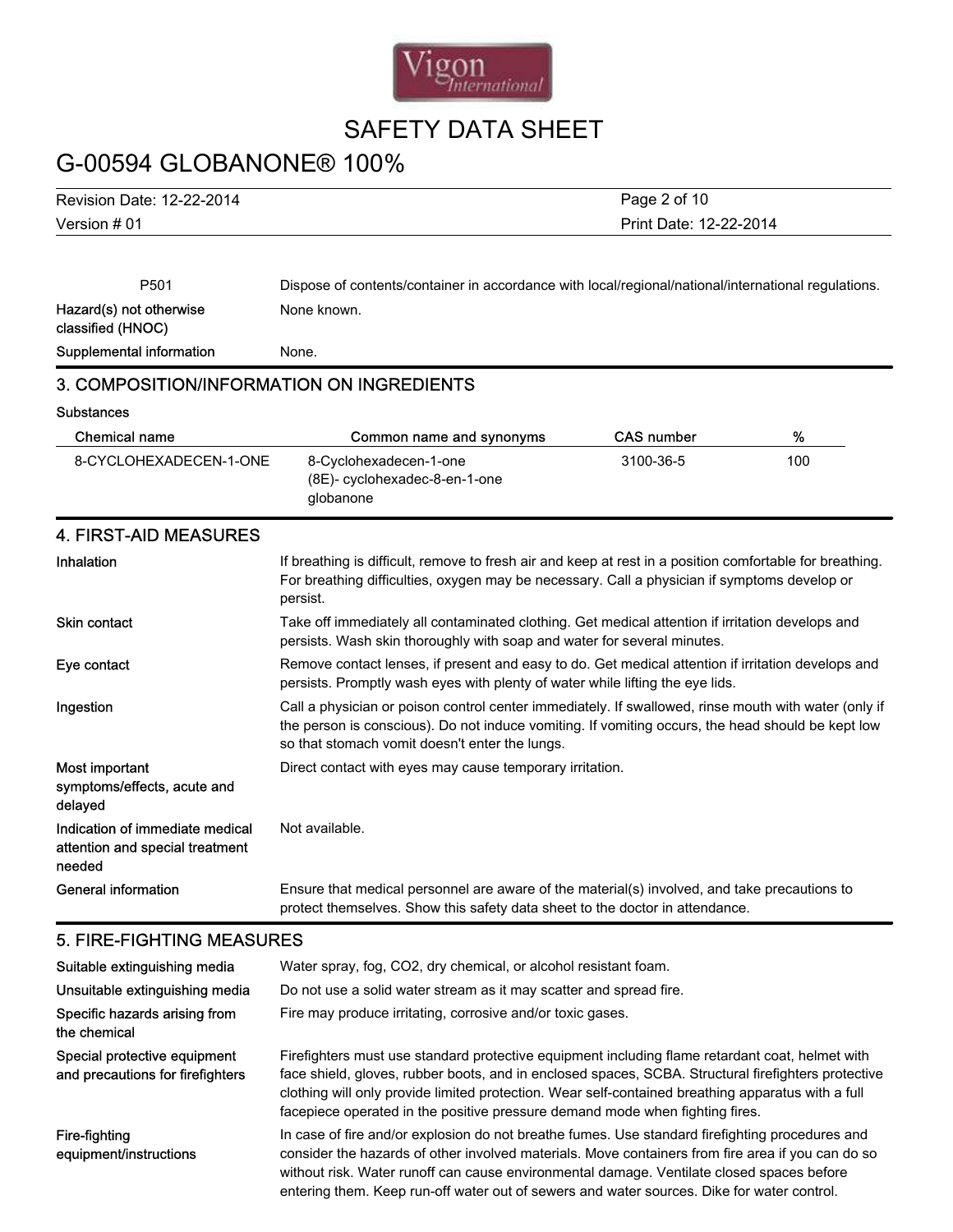

## G-00594 GLOBANONE® 100%

Version # 01 Revision Date: 12-22-2014

Print Date: 12-22-2014 Page 3 of 10

| Specific methods                                                          | Use water spray to cool unopened containers.                                                                                                                                                                                                                                                                                                     |  |  |  |
|---------------------------------------------------------------------------|--------------------------------------------------------------------------------------------------------------------------------------------------------------------------------------------------------------------------------------------------------------------------------------------------------------------------------------------------|--|--|--|
| <b>General fire hazards</b>                                               | Static charges generated by emptying package in or near flammable vapor may cause flash fire.                                                                                                                                                                                                                                                    |  |  |  |
| <b>6. ACCIDENTAL RELEASE MEASURES</b>                                     |                                                                                                                                                                                                                                                                                                                                                  |  |  |  |
| Personal precautions, protective<br>equipment and emergency<br>procedures | Keep unnecessary personnel away. Do not touch damaged containers or spilled material unless<br>wearing appropriate protective clothing. Ventilate closed spaces before entering them. Eliminate<br>all sources of ignition. Avoid contact with skin or inhalation of spillage, dust or vapor.                                                    |  |  |  |
| Methods and materials for<br>containment and cleaning up                  | Eliminate all ignition sources (no smoking, flares, sparks or flames in immediate area). Stop the<br>flow of material, if this is without risk. Dike the spilled material, where this is possible. Absorb with<br>inert absorbent such as dry clay, sand or diatomaceous earth, commercial sorbents, or recover<br>using pumps.                  |  |  |  |
|                                                                           | The product is immiscible with water and will spread on the water surface.                                                                                                                                                                                                                                                                       |  |  |  |
|                                                                           | Large Spills: Stop the flow of material, if this is without risk. Dike the spilled material, where this is<br>possible. Cover with plastic sheet to prevent spreading. Prevent product from entering drains. Do<br>not allow material to contaminate ground water system. Absorb in vermiculite, dry sand or earth<br>and place into containers. |  |  |  |
|                                                                           | Small Spills: Wipe up with absorbent material (e.g. cloth, fleece). Clean surface thoroughly to<br>remove residual contamination.                                                                                                                                                                                                                |  |  |  |
|                                                                           | Never return spills in original containers for re-use. This material and its container must be<br>disposed of as hazardous waste.                                                                                                                                                                                                                |  |  |  |
| <b>Environmental precautions</b>                                          | Prevent further leakage or spillage if safe to do so. Do not contaminate water. Retain and dispose<br>of contaminated wash water. Avoid release to the environment. Contact local authorities in case of<br>spillage to drain/aquatic environment.                                                                                               |  |  |  |
| 7. HANDLING AND STORAGE                                                   |                                                                                                                                                                                                                                                                                                                                                  |  |  |  |
| Precautions for safe handling                                             | Do not handle or store near an open flame, heat or other sources of ignition. Take precautionary                                                                                                                                                                                                                                                 |  |  |  |

|                                                                 | measures against static discharges. All equipment used when handling the product must be                                                                 |  |  |
|-----------------------------------------------------------------|----------------------------------------------------------------------------------------------------------------------------------------------------------|--|--|
|                                                                 | grounded. Avoid breathing vapor. Avoid contact with eyes, skin, and clothing. Avoid prolonged<br>exposure. Wash thoroughly after handling.               |  |  |
| Conditions for safe storage,<br>including any incompatibilities | Keep container closed. Handle containers with care. Open slowly in order to control possible<br>pressure release. Store in a cool, well-ventilated area. |  |  |

### 8. EXPOSURE CONTROLS/PERSONAL PROTECTION

| Occupational exposure limits       | No exposure limits noted for ingredient(s).                                                                                  |  |  |
|------------------------------------|------------------------------------------------------------------------------------------------------------------------------|--|--|
| <b>Biological limit values</b>     | No biological exposure limits noted for the ingredient(s).                                                                   |  |  |
| Appropriate engineering controls   | Use explosion-proof ventilation equipment to stay below exposure limits.                                                     |  |  |
| Eye/face protection                | Individual protection measures, such as personal protective equipment<br>Wear safety glasses with side shields (or goggles). |  |  |
| Skin protection<br>Hand protection | Chemical resistant gloves.                                                                                                   |  |  |
| Other                              | Not available.                                                                                                               |  |  |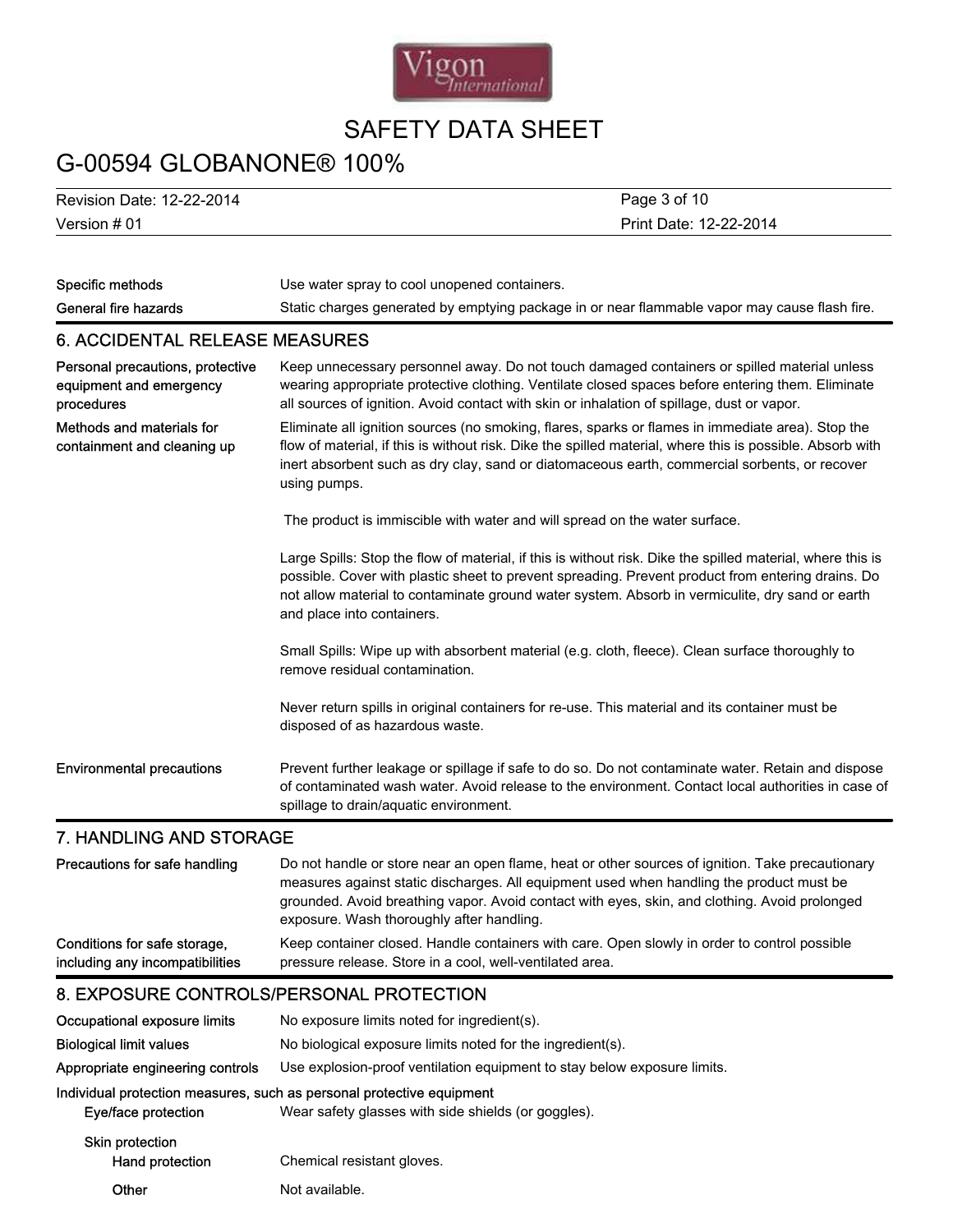

# G-00594 GLOBANONE® 100%

| Revision Date: 12-22-2014                         | Page 4 of 10                                                                                                                                                                                                                |  |  |  |
|---------------------------------------------------|-----------------------------------------------------------------------------------------------------------------------------------------------------------------------------------------------------------------------------|--|--|--|
| Version # 01<br>Print Date: 12-22-2014            |                                                                                                                                                                                                                             |  |  |  |
|                                                   |                                                                                                                                                                                                                             |  |  |  |
| <b>Respiratory protection</b>                     | Respiratory protection not required. If ventilation is insufficient, suitable respiratory protection must<br>be provided.                                                                                                   |  |  |  |
| <b>Thermal hazards</b>                            | Wear appropriate thermal protective clothing, when necessary.                                                                                                                                                               |  |  |  |
| General hygiene considerations                    | Always observe good personal hygiene measures, such as washing after handling the material<br>and before eating, drinking, and/or smoking. Routinely wash work clothing and protective<br>equipment to remove contaminants. |  |  |  |
| 9. PHYSICAL AND CHEMICAL PROPERTIES               |                                                                                                                                                                                                                             |  |  |  |
| Appearance                                        | Refer to Spec Sheet                                                                                                                                                                                                         |  |  |  |
| <b>Physical state</b>                             | Solid.                                                                                                                                                                                                                      |  |  |  |
| Form                                              | Solid.                                                                                                                                                                                                                      |  |  |  |
| Color                                             | Refer to Spec Sheet                                                                                                                                                                                                         |  |  |  |
| Odor                                              | Characteristic.                                                                                                                                                                                                             |  |  |  |
| <b>Odor threshold</b>                             | Not available.                                                                                                                                                                                                              |  |  |  |
| pH                                                | Not available.                                                                                                                                                                                                              |  |  |  |
| Melting point/freezing point                      | 91.4 °F (33 °C)                                                                                                                                                                                                             |  |  |  |
| Initial boiling point and boiling<br>range        | 615.2 °F (324 °C)                                                                                                                                                                                                           |  |  |  |
| Flash point                                       | > 200.0 °F (> 93.3 °C) Closed Cup                                                                                                                                                                                           |  |  |  |
| <b>Evaporation rate</b>                           | Not available.                                                                                                                                                                                                              |  |  |  |
| Flammability (solid, gas)                         | Not available.                                                                                                                                                                                                              |  |  |  |
| Upper/lower flammability or explosive limits      |                                                                                                                                                                                                                             |  |  |  |
| Flammability limit - lower<br>(%)                 | Not available.                                                                                                                                                                                                              |  |  |  |
| Flammability limit - upper<br>(%)                 | Not available.                                                                                                                                                                                                              |  |  |  |
| Explosive limit - lower (%)                       | Not available.                                                                                                                                                                                                              |  |  |  |
| Explosive limit - upper (%)                       | Not available.                                                                                                                                                                                                              |  |  |  |
| Vapor pressure                                    | 0 mm Hg at 25 °C                                                                                                                                                                                                            |  |  |  |
| Vapor density                                     | 8.2                                                                                                                                                                                                                         |  |  |  |
| <b>Relative density</b>                           | Not available.                                                                                                                                                                                                              |  |  |  |
| Solubility(ies)<br>Solubility (water)             | Insoluble                                                                                                                                                                                                                   |  |  |  |
| <b>Partition coefficient</b><br>(n-octanol/water) | Not available.                                                                                                                                                                                                              |  |  |  |
| Auto-ignition temperature                         | Not available.                                                                                                                                                                                                              |  |  |  |
| <b>Decomposition temperature</b>                  | Not available.                                                                                                                                                                                                              |  |  |  |
| <b>Viscosity</b>                                  | Not available.                                                                                                                                                                                                              |  |  |  |
| Other information<br><b>Flammability class</b>    | Combustible IIIB estimated                                                                                                                                                                                                  |  |  |  |
| Molecular formula                                 | C16H28O                                                                                                                                                                                                                     |  |  |  |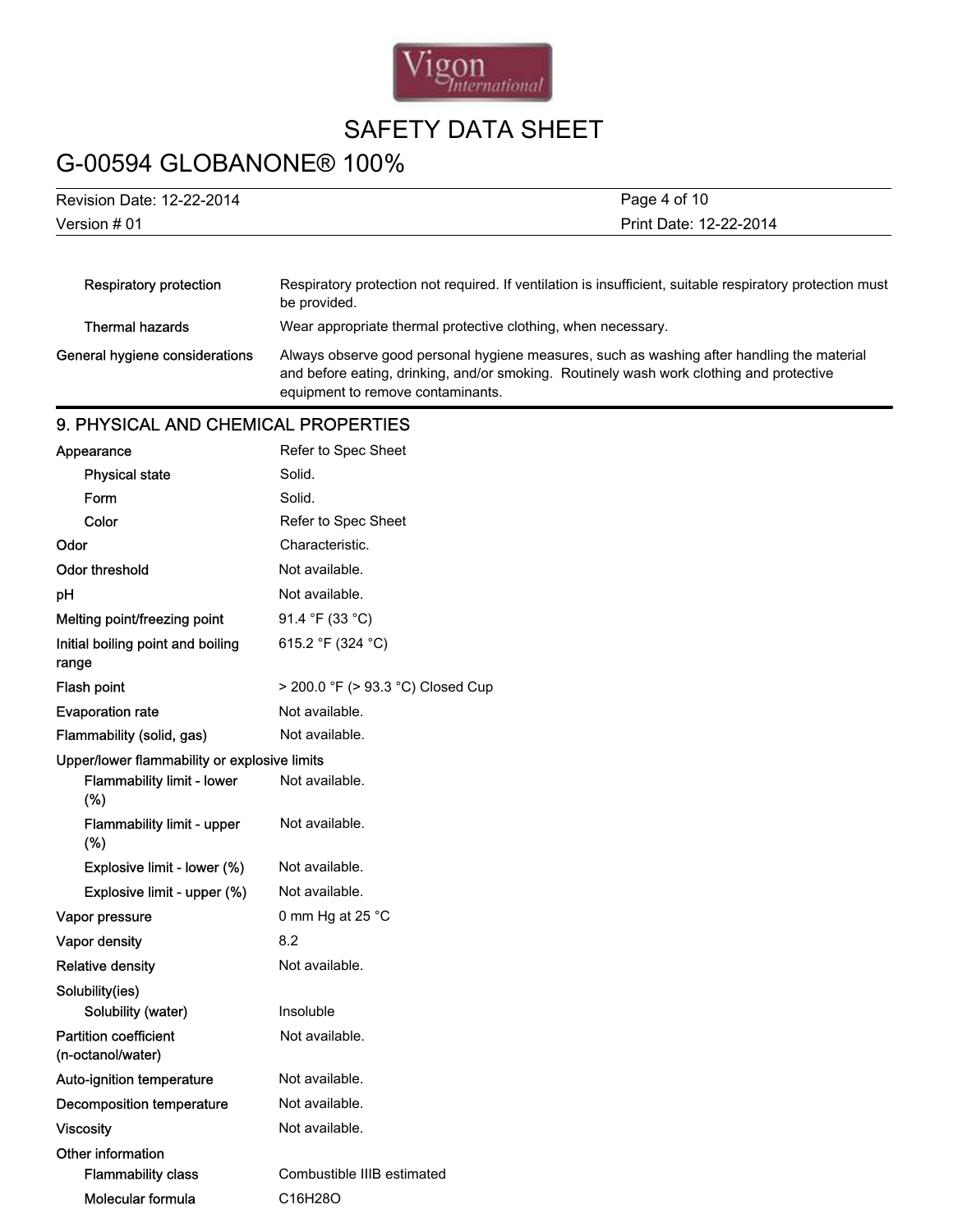

# G-00594 GLOBANONE® 100%

Version # 01 Revision Date: 12-22-2014 Print Date: 12-22-2014 Page 5 of 10

| Molecular weight                                                                   | 236.4                                                                                         |  |  |  |
|------------------------------------------------------------------------------------|-----------------------------------------------------------------------------------------------|--|--|--|
| <b>10. STABILITY AND REACTIVITY</b>                                                |                                                                                               |  |  |  |
| <b>Reactivity</b>                                                                  | The product is stable and non-reactive under normal conditions of use, storage and transport. |  |  |  |
| <b>Chemical stability</b>                                                          | Material is stable under normal conditions.                                                   |  |  |  |
| Possibility of hazardous<br>reactions                                              | No dangerous reaction known under conditions of normal use.                                   |  |  |  |
| Conditions to avoid                                                                | Avoid temperatures exceeding the flash point. Contact with incompatible materials.            |  |  |  |
| Incompatible materials                                                             | Strong oxidizing agents.                                                                      |  |  |  |
| Hazardous decomposition<br>products                                                | No hazardous decomposition products if stored and handled as indicated.                       |  |  |  |
| <b>11. TOXICOLOGICAL INFORMATION</b>                                               |                                                                                               |  |  |  |
| Information on likely routes of exposure                                           |                                                                                               |  |  |  |
| Ingestion                                                                          | Expected to be a low ingestion hazard.                                                        |  |  |  |
| Inhalation                                                                         | No adverse effects due to inhalation are expected.                                            |  |  |  |
| Skin contact                                                                       | May be harmful in contact with skin. Causes mild skin irritation.                             |  |  |  |
| Eye contact                                                                        | Causes mild eye irritation.                                                                   |  |  |  |
| Symptoms related to the<br>physical, chemical and<br>toxicological characteristics | Direct contact with eyes may cause temporary irritation.                                      |  |  |  |
| Information on toxicological effects                                               |                                                                                               |  |  |  |
| <b>Acute toxicity</b>                                                              | May be harmful in contact with skin.                                                          |  |  |  |

Product **Species** Species **Species** Species **Test Results** 8-CYCLOHEXADECEN-1-ONE (CAS 3100-36-5) LD50 Rabbit **Dermal** Acute > 4600 mg/kg Inhalation Not Toxic LD50 Rat Oral > 10000 mg/kg \* Estimates for product may be based on additional component data not shown. Skin corrosion/irritation **Prolonged skin contact may cause temporary irritation.** Serious eye damage/eye irritation Direct contact with eyes may cause temporary irritation. Respiratory or skin sensitization Respiratory sensitization Not available. Skin sensitization This product is not expected to cause skin sensitization.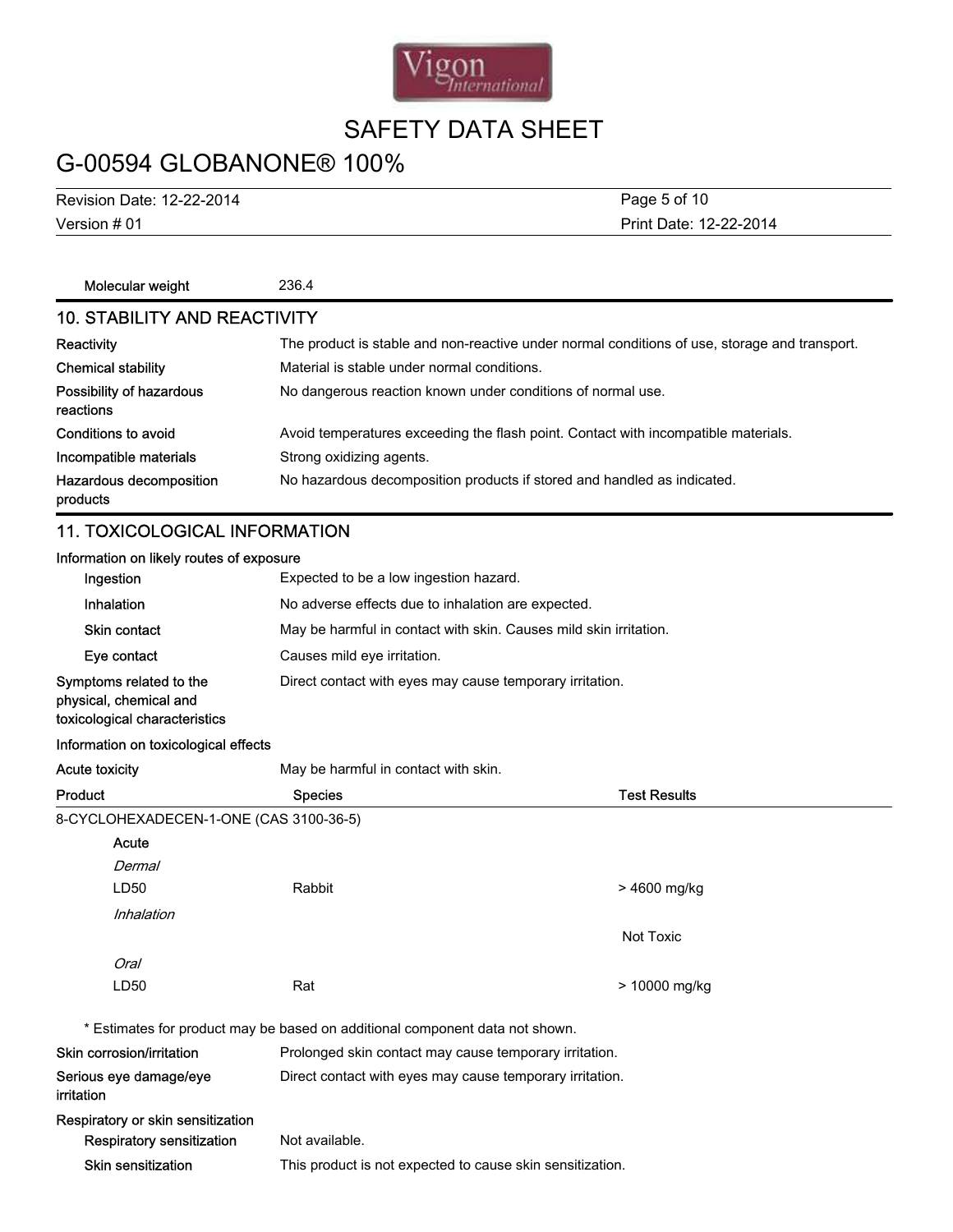

## G-00594 GLOBANONE® 100%

| Page 6 of 10                           |  |
|----------------------------------------|--|
| Version # 01<br>Print Date: 12-22-2014 |  |

| Germ cell mutagenicity                                | No data available to indicate product or any components present at greater than 0.1% are<br>mutagenic or genotoxic. |  |
|-------------------------------------------------------|---------------------------------------------------------------------------------------------------------------------|--|
| Carcinogenicity                                       |                                                                                                                     |  |
|                                                       | OSHA Specifically Regulated Substances (29 CFR 1910.1001-1050)                                                      |  |
| Not listed.                                           |                                                                                                                     |  |
| Reproductive toxicity                                 | This product is not expected to cause reproductive or developmental effects.                                        |  |
| Specific target organ toxicity -<br>single exposure   | Not classified.                                                                                                     |  |
| Specific target organ toxicity -<br>repeated exposure | Not classified.                                                                                                     |  |
| <b>Aspiration hazard</b>                              | Not available.                                                                                                      |  |

### 12. ECOLOGICAL INFORMATION

| <b>Ecotoxicity</b>                       | Very toxic to aquatic life with long lasting effects. Accumulation in aquatic organisms is expected. |                                                                                                                                                                                                                                                                                                                              |                                            |  |
|------------------------------------------|------------------------------------------------------------------------------------------------------|------------------------------------------------------------------------------------------------------------------------------------------------------------------------------------------------------------------------------------------------------------------------------------------------------------------------------|--------------------------------------------|--|
| Product                                  |                                                                                                      | <b>Species</b>                                                                                                                                                                                                                                                                                                               | <b>Test Results</b>                        |  |
| 8-CYCLOHEXADECEN-1-ONE (CAS 3100-36-5)   |                                                                                                      |                                                                                                                                                                                                                                                                                                                              |                                            |  |
| Aquatic                                  |                                                                                                      |                                                                                                                                                                                                                                                                                                                              |                                            |  |
| Algae                                    | <b>EC50</b>                                                                                          | Green algae (Scenedesmus subspica)                                                                                                                                                                                                                                                                                           | > 1.35 mg/l, 72 hours OECD 201/ISO<br>8192 |  |
| Fish                                     | <b>EC50</b>                                                                                          | <b>Rainbow Trout</b>                                                                                                                                                                                                                                                                                                         | 0.75 mg/l, 96 hours OECD 203/ISO<br>7346   |  |
| Other                                    | EC50                                                                                                 | <b>Activated Sludge</b>                                                                                                                                                                                                                                                                                                      | > 10000 mg/l OECD 209/ISO 8192             |  |
|                                          |                                                                                                      | * Estimates for product may be based on additional component data not shown.                                                                                                                                                                                                                                                 |                                            |  |
| Persistence and degradability            |                                                                                                      | No data is available on the degradability of this product.                                                                                                                                                                                                                                                                   |                                            |  |
| <b>Bioaccumulative potential</b>         |                                                                                                      | No data available.                                                                                                                                                                                                                                                                                                           |                                            |  |
| Mobility in soil                         |                                                                                                      | No data available.                                                                                                                                                                                                                                                                                                           |                                            |  |
| Other adverse effects                    |                                                                                                      | No other adverse environmental effects (e.g. ozone depletion, photochemical ozone creation<br>potential, endocrine disruption, global warming potential) are expected from this component.                                                                                                                                   |                                            |  |
| <b>13. DISPOSAL CONSIDERATIONS</b>       |                                                                                                      |                                                                                                                                                                                                                                                                                                                              |                                            |  |
| <b>Disposal instructions</b>             |                                                                                                      | Do not discharge into drains, water courses or onto the ground. Do not allow this material to drain<br>into sewers/water supplies. Do not contaminate ponds, waterways or ditches with chemical or<br>used container. Dispose of contents/container in accordance with<br>local/regional/national/international regulations. |                                            |  |
| Local disposal regulations               |                                                                                                      | Dispose in accordance with all applicable regulations.                                                                                                                                                                                                                                                                       |                                            |  |
| Hazardous waste code                     |                                                                                                      | Not established.                                                                                                                                                                                                                                                                                                             |                                            |  |
| Waste from residues / unused<br>products |                                                                                                      | Empty containers or liners may retain some product residues. This material and its container must<br>be disposed of in a safe manner (see: Disposal instructions).                                                                                                                                                           |                                            |  |

Contaminated packaging Empty containers should be taken to an approved waste handling site for recycling or disposal. Since emptied containers may retain product residue, follow label warnings even after container is emptied.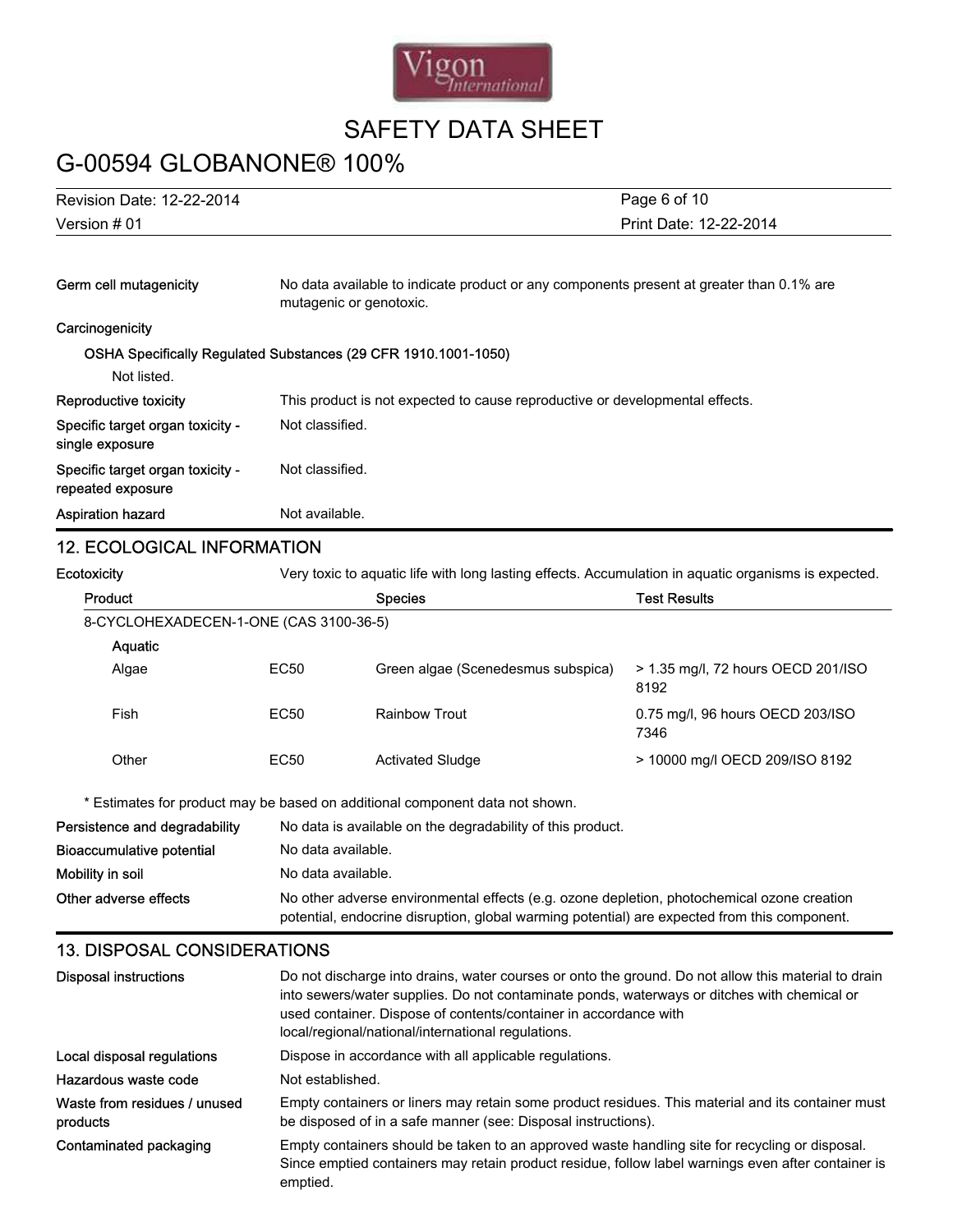

# G-00594 GLOBANONE® 100%

Version # 01 Revision Date: 12-22-2014 Print Date: 12-22-2014 Page 7 of 10

### 14. TRANSPORT INFORMATION

### ADN

|             | UN number                      | 3077                                                                           |
|-------------|--------------------------------|--------------------------------------------------------------------------------|
|             | UN proper shipping name        | ENVIRONMENTALLY HAZARDOUS SUBSTANCE, SOLID, N.O.S.                             |
|             |                                | (8-CYCLOHEXADECEN-1-ONE)                                                       |
|             | Transport hazard class(es)     | 9                                                                              |
|             | Subsidiary class(es)           |                                                                                |
|             | Packing group                  | III                                                                            |
|             | <b>Environmental hazards</b>   | Yes                                                                            |
|             | Labels required                | 9                                                                              |
| <b>ADR</b>  | Special precautions for user   | Not available.                                                                 |
|             |                                | 3077                                                                           |
|             | UN number                      |                                                                                |
|             | UN proper shipping name        | ENVIRONMENTALLY HAZARDOUS SUBSTANCE, SOLID, N.O.S.<br>(8-CYCLOHEXADECEN-1-ONE) |
|             | Transport hazard class(es)     | 9                                                                              |
|             | Subsidiary class(es)           |                                                                                |
|             | Packing group                  | Ш                                                                              |
|             | <b>Environmental hazards</b>   | Yes                                                                            |
|             | <b>Tunnel restriction code</b> | Е                                                                              |
|             | Labels required                | 9                                                                              |
|             | Special precautions for user   | Read safety instructions, SDS and emergency procedures before handling.        |
| <b>RID</b>  |                                |                                                                                |
|             | <b>UN number</b>               | 3077                                                                           |
|             | UN proper shipping name        | ENVIRONMENTALLY HAZARDOUS SUBSTANCE, SOLID, N.O.S.<br>(8-CYCLOHEXADECEN-1-ONE) |
|             | Transport hazard class(es)     | 9                                                                              |
|             | Subsidiary class(es)           |                                                                                |
|             | Packing group                  | Ш                                                                              |
|             | <b>Environmental hazards</b>   | Yes                                                                            |
|             | Labels required                | 9                                                                              |
|             | Special precautions for user   | Not available.                                                                 |
| <b>DOT</b>  |                                |                                                                                |
| <b>BULK</b> |                                |                                                                                |
|             | <b>UN number</b>               | 3077                                                                           |
|             | Proper shipping name           | ENVIRONMENTALLY HAZARDOUS SUBSTANCE, SOLID, N.O.S.<br>(8-CYCLOHEXADECEN-1-ONE) |
|             | <b>Hazard class</b>            | 9                                                                              |
|             | Packing group                  | III                                                                            |
|             | <b>Environmental hazards</b>   |                                                                                |
|             | Marine pollutant               | Yes                                                                            |
|             | <b>Special precautions</b>     | Read safety instructions, SDS and emergency procedures before handling.        |
|             | <b>Special provisions</b>      | 8, 146, 335, IB3, T4, TP1, TP29                                                |
|             | Packaging exceptions           | 155                                                                            |
|             | Packaging non bulk             | 203                                                                            |
|             | Packaging bulk                 | 241                                                                            |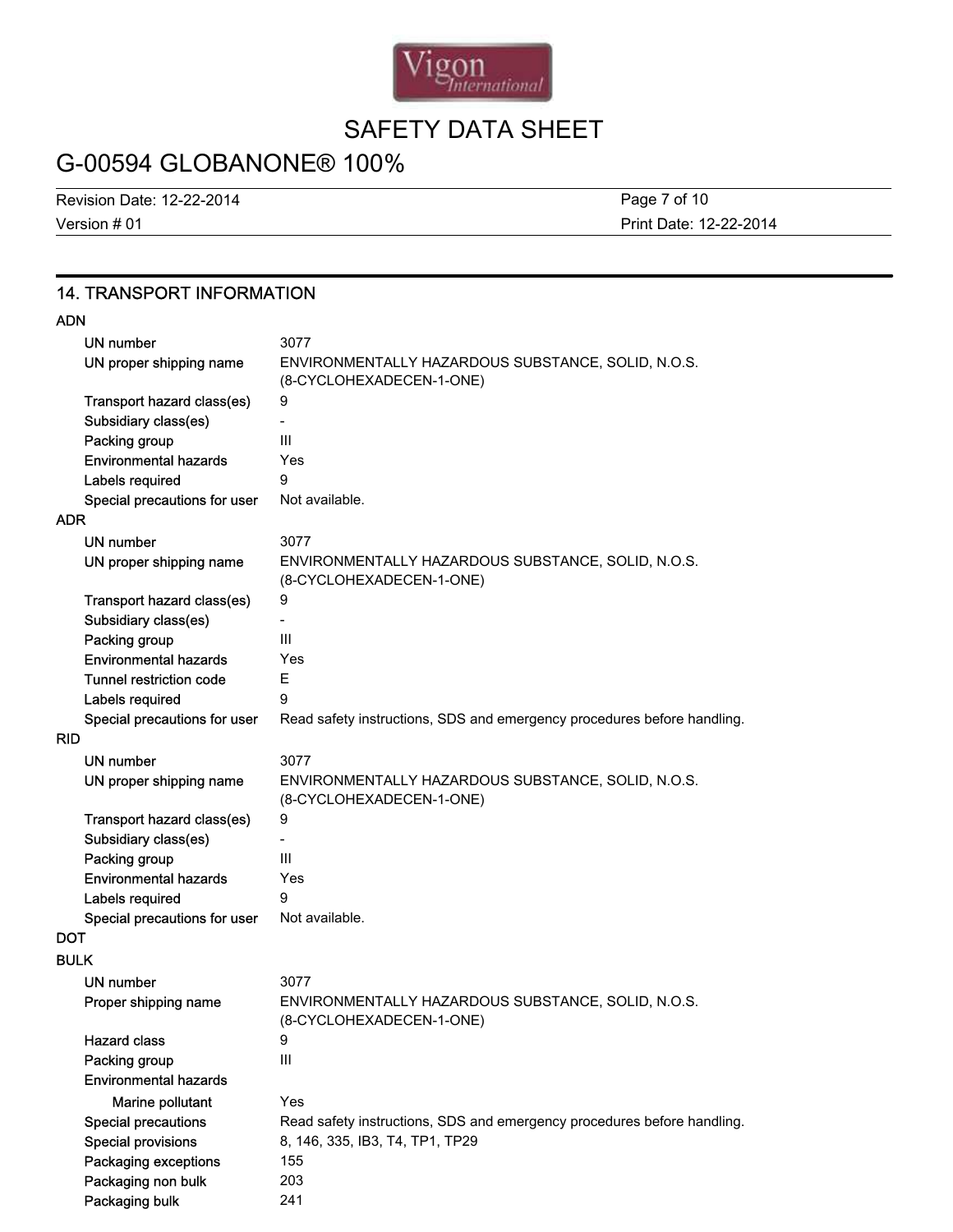

# G-00594 GLOBANONE® 100%

Revision Date: 12-22-2014

Version # 01

Print Date: 12-22-2014 Page 8 of 10

### DOT

### NON-BULK

Not regulated as dangerous goods.

### IATA

Not regulated as dangerous goods.

### IMDG

| UN number                    | 3077                                                                           |
|------------------------------|--------------------------------------------------------------------------------|
| UN proper shipping name      | ENVIRONMENTALLY HAZARDOUS SUBSTANCE, SOLID, N.O.S.<br>(8-CYCLOHEXADECEN-1-ONE) |
| Transport hazard class(es)   | 9                                                                              |
| Subsidiary class(es)         | -                                                                              |
| Packing group                | Ш                                                                              |
| <b>Environmental hazards</b> |                                                                                |
| Marine pollutant             | Yes                                                                            |
| Labels required              | 9                                                                              |
| EmS                          | $F-A, S-F$                                                                     |
| Special precautions for user | Read safety instructions, SDS and emergency procedures before handling.        |
| Transport in bulk according  | Not applicable.                                                                |
| to Annex II of MARPOL        |                                                                                |
| 73/78 and the IBC Code       |                                                                                |

### ADN; ADR; DOT BULK; IMDG; RID



Marine pollutant



### 15. REGULATORY INFORMATION

US federal regulations This product is a "Hazardous Chemical" as defined by the OSHA Hazard Communication Standard, 29 CFR 1910.1200.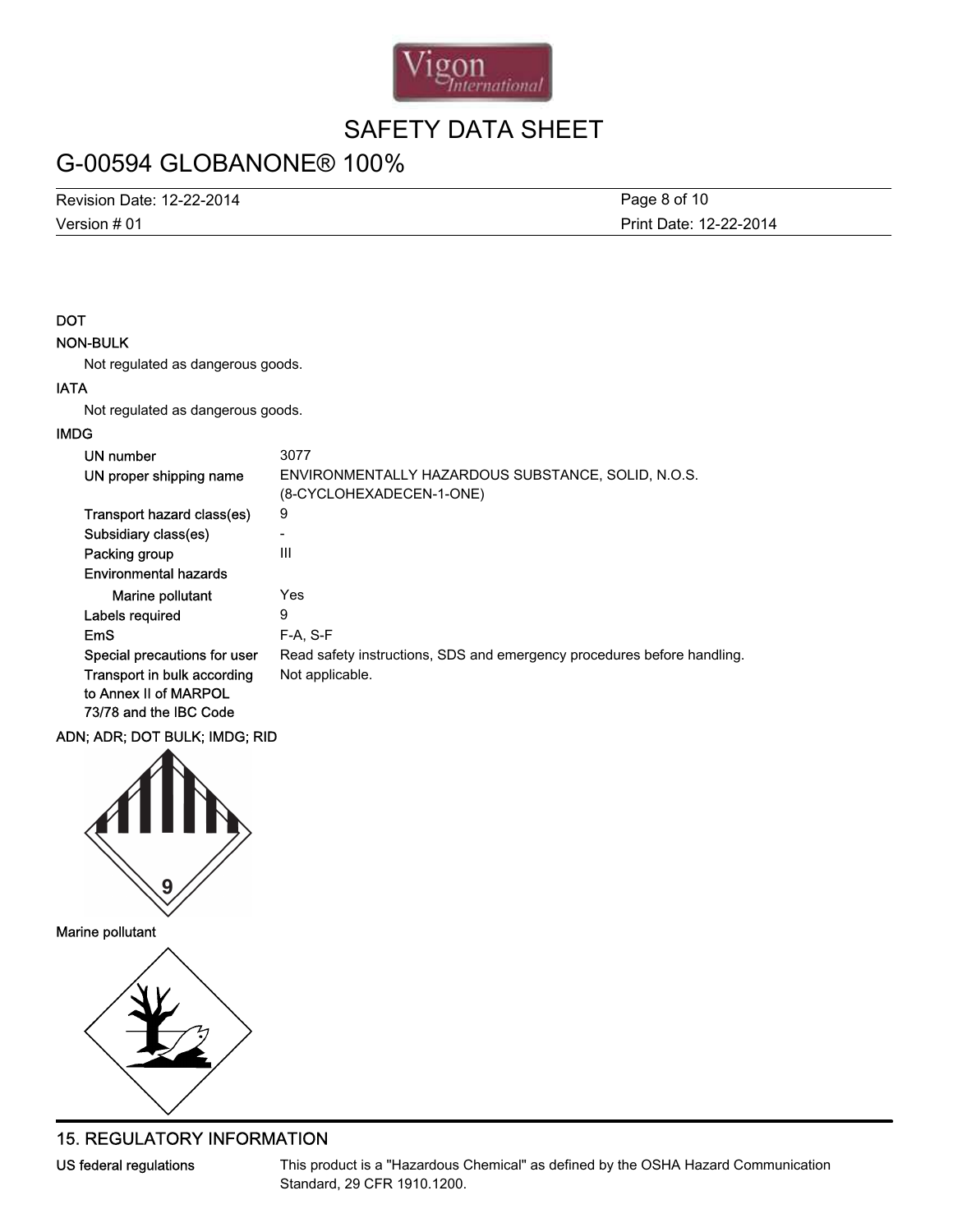

## G-00594 GLOBANONE® 100%

Version # 01 Revision Date: 12-22-2014

Print Date: 12-22-2014 Page 9 of 10

### CERCLA Hazardous Substance List (40 CFR 302.4)

Not listed.

### US. OSHA Specifically Regulated Substances (29 CFR 1910.1001-1050)

Not listed.

#### SARA 304 Emergency release notification

Not regulated.

### OSHA Specifically Regulated Substances (29 CFR 1910.1001-1050)

Not listed.

### TSCA Section 12(b) Export Notification (40 CFR 707, Subpt. D)

Not regulated.

#### Superfund Amendments and Reauthorization Act of 1986 (SARA)

Hazard categories **Immediate Hazard - No** Delayed Hazard - No Fire Hazard - No Pressure Hazard - No Reactivity Hazard - No

### SARA 302 Extremely hazardous substance

Not listed.

#### SARA 311/312 Hazardous chemical No

### SARA 313 (TRI reporting)

Not regulated.

### Other federal regulations

#### Clean Air Act (CAA) Section 112 Hazardous Air Pollutants (HAPs) List

Not regulated.

#### Clean Air Act (CAA) Section 112(r) Accidental Release Prevention (40 CFR 68.130)

Not regulated.

Safe Drinking Water Act (SDWA) Not regulated.

### US state regulations

#### US. Massachusetts RTK - Substance List

Not regulated.

### US. New Jersey Worker and Community Right-to-Know Act

Not listed.

#### US. Pennsylvania Worker and Community Right-to-Know Law

Not listed.

#### US. Rhode Island RTK

Not regulated.

### US. California Proposition 65

### US - California Proposition 65 - Carcinogens & Reproductive Toxicity (CRT): Listed substance

Not listed.